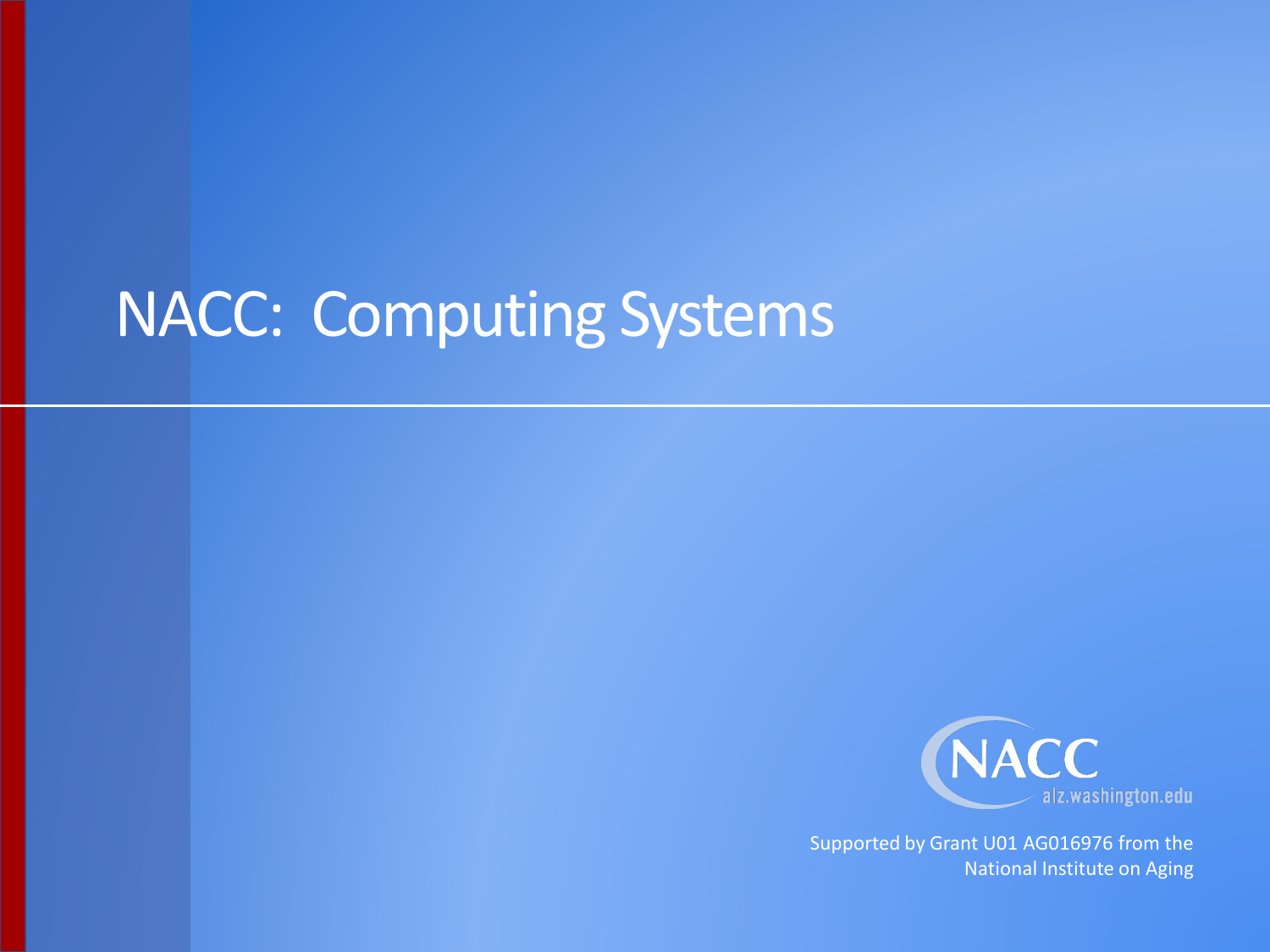# The NACC database



alz.washington.edu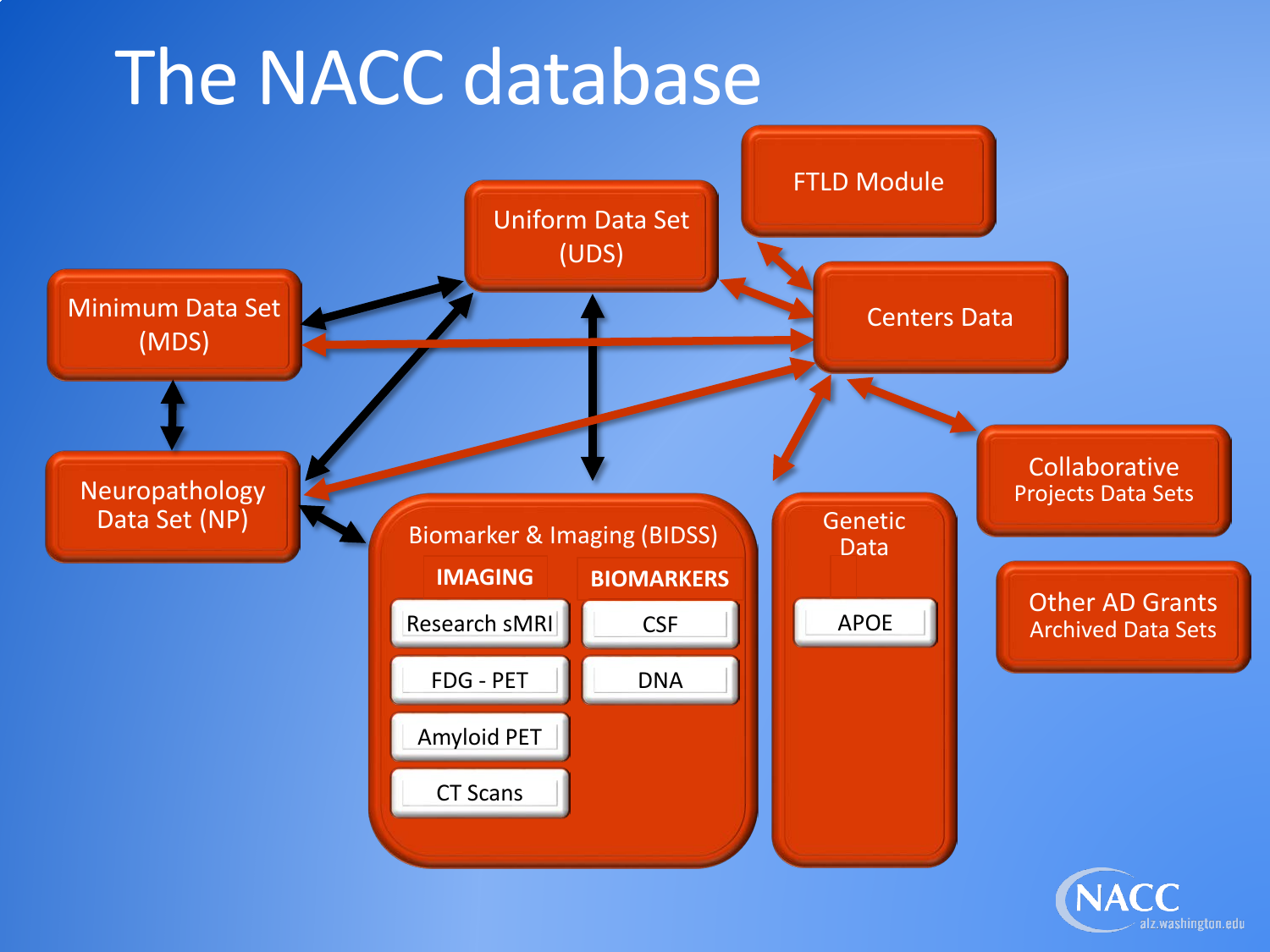

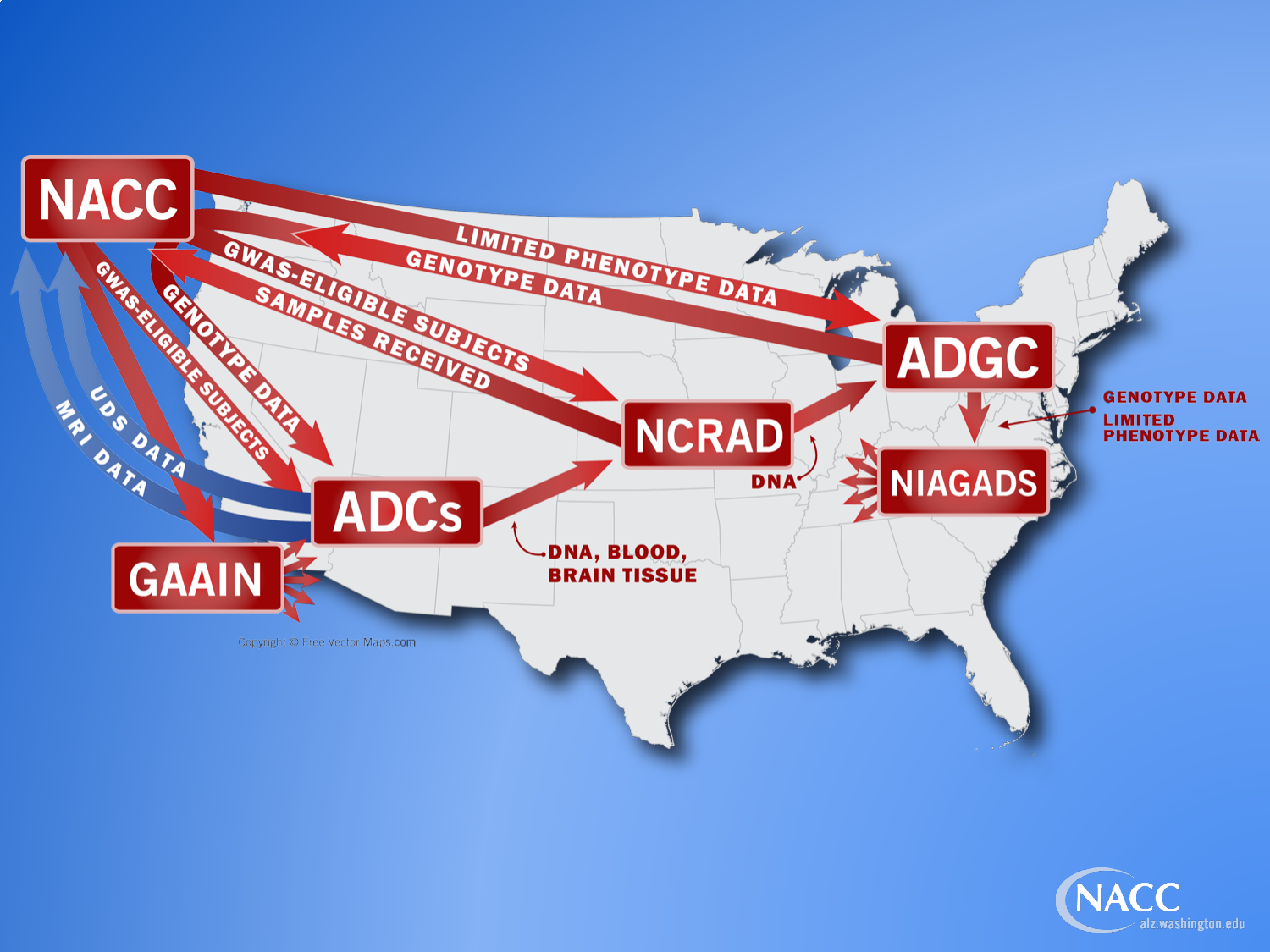## The UDS as of September 1, 2014

| <b>Total Initial Visits</b> | 30,953 |
|-----------------------------|--------|
| Total Follow-ups            | 64,438 |
| Total Neuropathology Forms  | 3,214  |
| FTLD Module Completed       | 640    |
| <b>IDs with APOE values</b> | 21,723 |
| IDs with MRIS               | 1,173  |

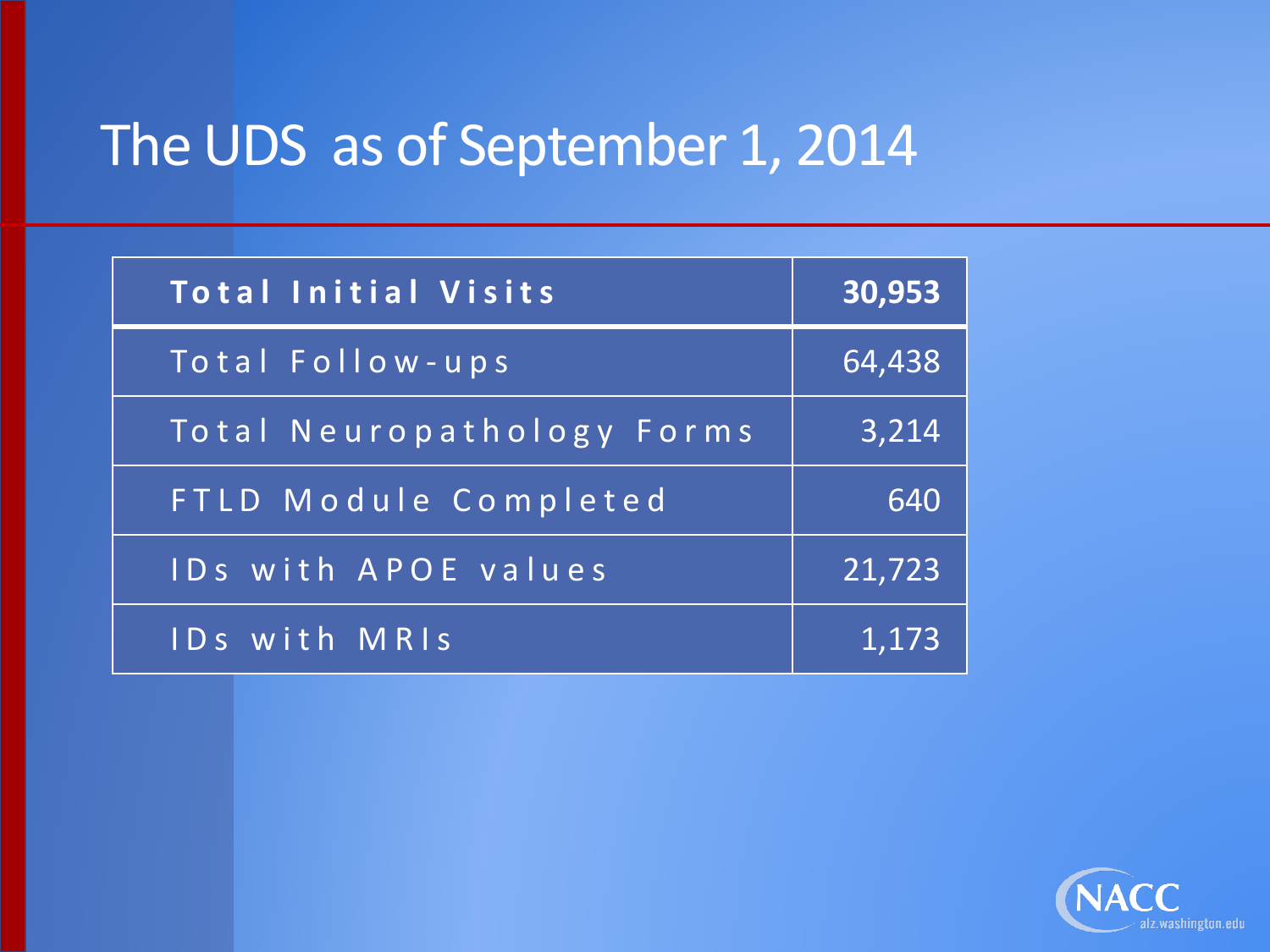### Biospecimen and Imaging Data Submission System

H NACC Biospecimen and Imaging Data Submission System

#### Research Structural MRI Data Submission System

| <b>MRI Home</b>                     | <b>Sample Center</b>                                                                                                                                                                                                                                                           |
|-------------------------------------|--------------------------------------------------------------------------------------------------------------------------------------------------------------------------------------------------------------------------------------------------------------------------------|
| <b>UPLOAD and PRE-PROCESS FILES</b> | Welcome to the Research Structural MRI Data Submission System                                                                                                                                                                                                                  |
| <b>WEB DATA ENTRY</b>               | NACC's structural MRI data submission system is designed to capture and store the following data on UDS<br><b>Clinical Core subjects:</b>                                                                                                                                      |
| <b>ERROR CHECK</b>                  | • Quantitative measures from structural MRI, when available<br>• DICOM images, when available                                                                                                                                                                                  |
| <b>FINALIZE DATA</b>                | Quantitative data may be entered into the system without associated DICOM files, and DICOM images may be<br>uploaded to NACC without associated quantitative data. When both are available, MRI data and DICOM<br>images are linked using subject ID and MRI acquisition date. |
| <b>REPORTS</b>                      | Please refer to the "FORMS AND DOCUMENTATION" menu on the left for help in navigating the system and<br>uploading data. For more assistance, contact NACC at NACCmail@uw.edu, or (206) 543-8637.                                                                               |
|                                     | <b>Data Submission Timing</b>                                                                                                                                                                                                                                                  |
| <b>DOWNLOAD DATA</b>                | Submitting MRI data and DICOM files is optional for Centers but highly encouraged. We ask that all data<br>available on UDS subjects be uploaded initially and that subsequent scan sessions be uploaded at least                                                              |
| <b>FORMS AND DOCUMENTATION</b>      | semiannually.<br><b>Viewing DICOM Images</b>                                                                                                                                                                                                                                   |
| <b>HELP</b>                         | Visualization software is required in order to view DICOM MRIs. Many software packages are available on the<br>web as freeware or free trials, and can be located by doing a web-search for "DICOM viewer".                                                                    |
|                                     |                                                                                                                                                                                                                                                                                |

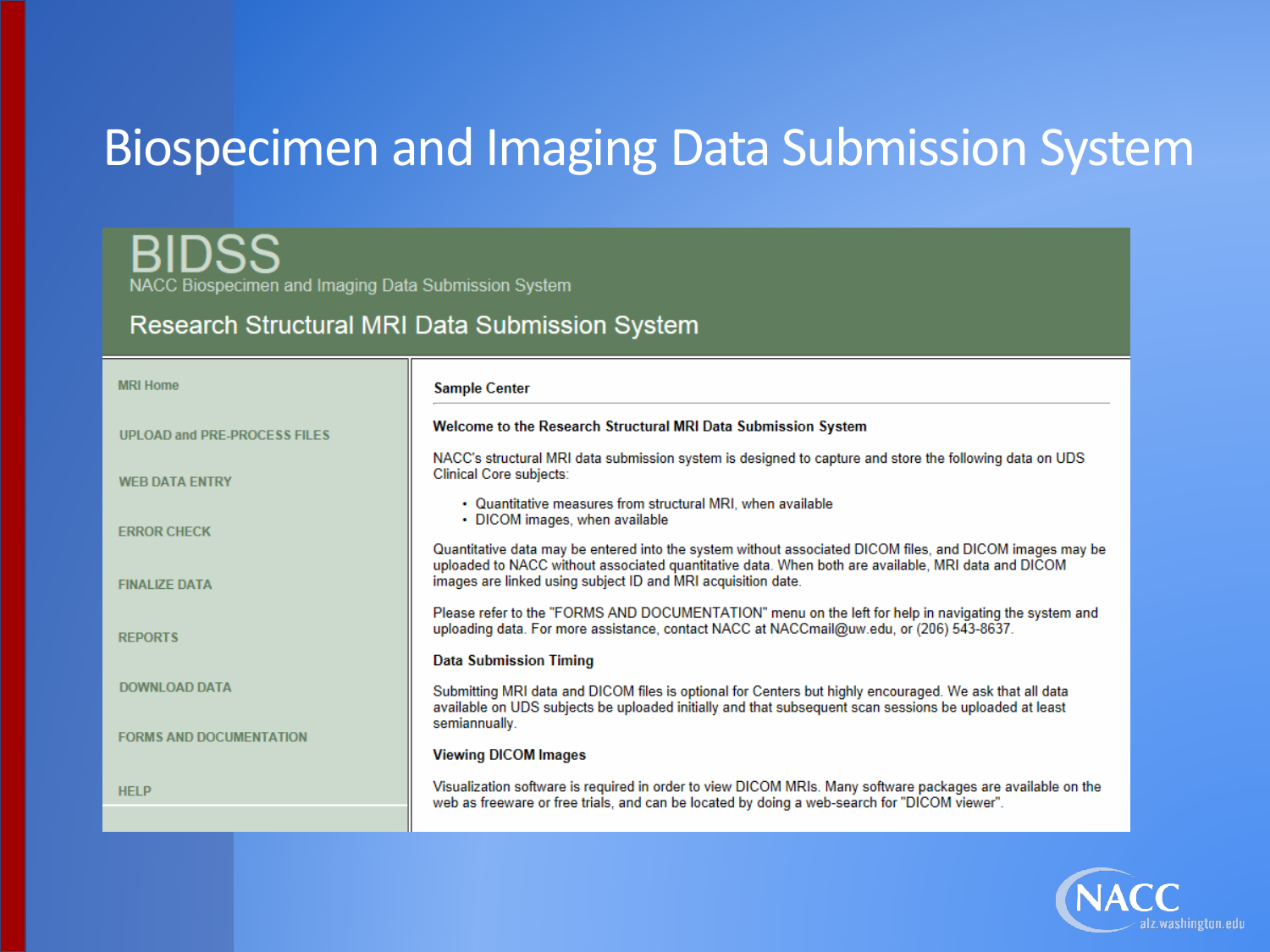## Research structural MRI image data submission

- Submission of images and related data through website
- Data-cleaning program written in SAS
- Submission systems tailored to Centers' needs:
	- **FTP sites**
	- Upload one file or many files in one zip file
	- Tailored programs to process images into database

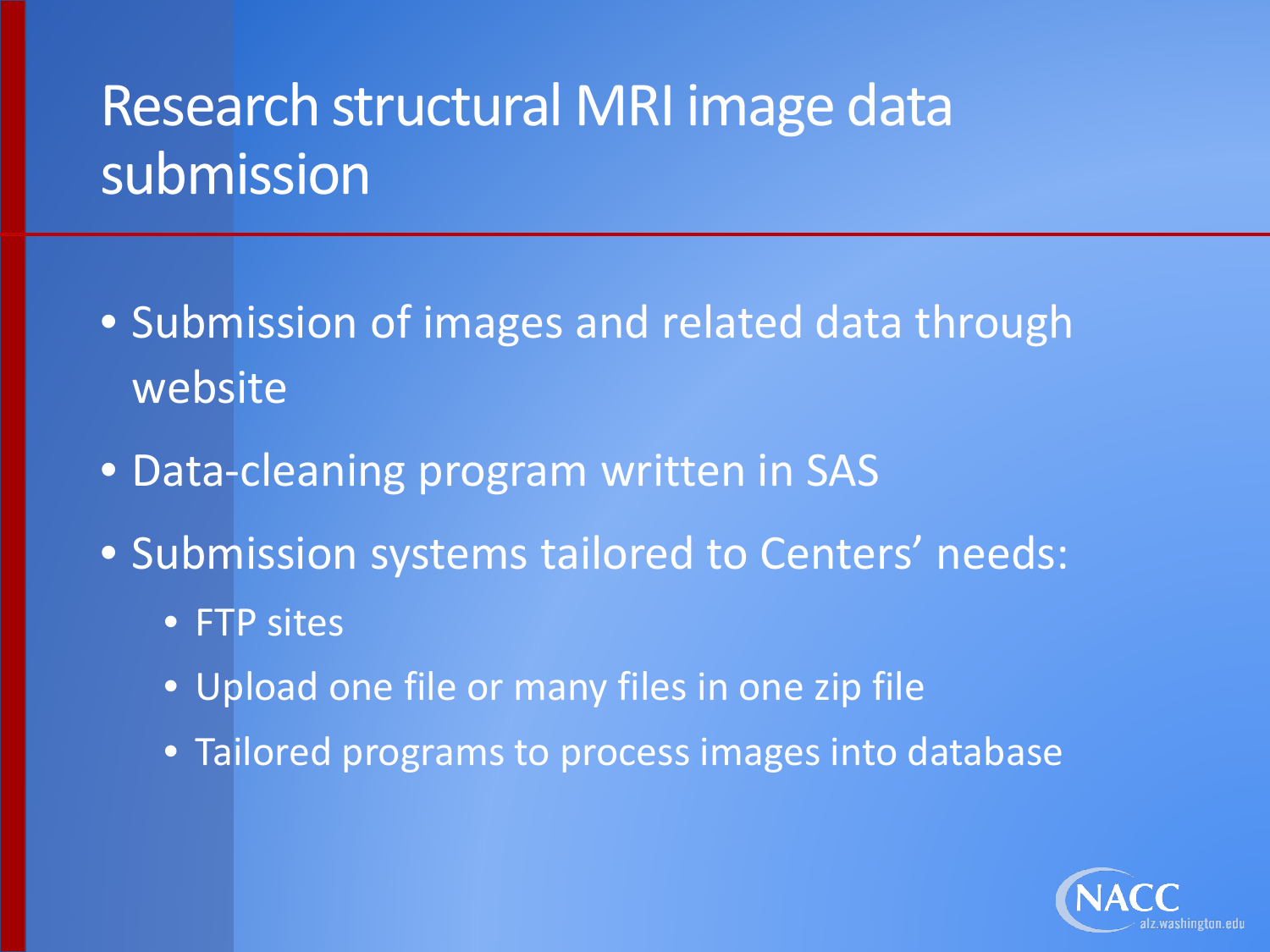# APOE Data Submission System

NACC Genetic Data Submission System

#### **APOE Data Submission System**

| <b>APOF Home</b>                                           | <b>Sample Center</b>                                                                                                                                                                                                                                                                                                                           |
|------------------------------------------------------------|------------------------------------------------------------------------------------------------------------------------------------------------------------------------------------------------------------------------------------------------------------------------------------------------------------------------------------------------|
| UPI OAD and PRE-PROCESS<br><b>FILES</b>                    | <b>Welcome to the APOE Data Submission System</b>                                                                                                                                                                                                                                                                                              |
| <b>APOE Data Files</b><br><b>View Batch Processing Log</b> | The purpose of the APOE data submission system is to capture data on APOE<br>genotype for UDS subjects. This submission system is intended to collect all APOE<br>values available directly from the Center.                                                                                                                                   |
| <b>WEB DATA ENTRY</b>                                      | APOE genotype data may be entered directly into the system via Web Data Entry, or<br>a file of genotype data may be uploaded. Multiple file formats and APOE codes are<br>accepted.                                                                                                                                                            |
| <b>FRROR CHECK</b>                                         | Please refer to the "FORMS AND DOCUMENTATION" menu on the left for help in<br>navigating the system and uploading data. For more assistance, contact NACC at<br>NACCmail@uw.edu, or (206) 543-8637.                                                                                                                                            |
| <b>FINALIZE DATA</b>                                       | <b>Data Submission Timing</b>                                                                                                                                                                                                                                                                                                                  |
| <b>REPORTS</b>                                             | Submitting APOE data is optional for Centers but highly encouraged. We ask that<br>APOE genotype data be uploaded at least semiannually.                                                                                                                                                                                                       |
| <b>DOWNLOAD DATA</b>                                       | Center-submitted APOE genotype values that conflict with a previously submitted<br>APOE genotype (from either an NP Form, or from the ADGC) will be identified during<br>data submission and will be listed under your Center's reports. Conflicting genotype<br>values should be investigated and corrected in the Center's local database or |
| <b>FORMS AND DOCUMENTATION</b>                             | elsewhere as appropriate, and will not be provided to researchers using NACC data.                                                                                                                                                                                                                                                             |
| <b>HELP</b>                                                |                                                                                                                                                                                                                                                                                                                                                |

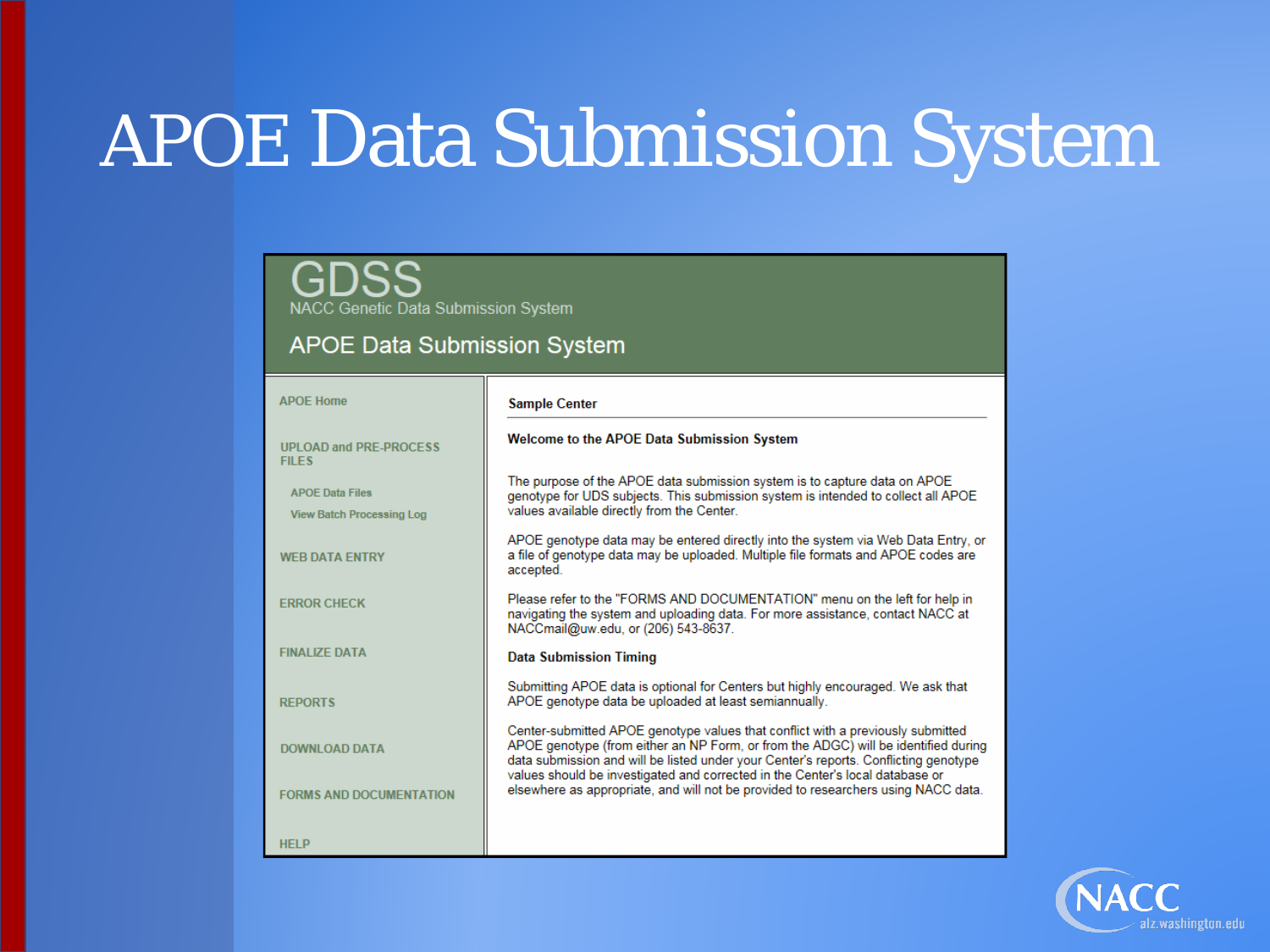

#### Its Here – UDS 3.0



- UDS 1.0 > 23,000 packets/visits
- UDS 2.0 > 71,000 packets/visits
- UDS 3.0 ???
- New Forms By October 20, 2014
- Data Element Dictionary November, 2014 or ASAP
- Data Template November, 2014 or ASAP
- Start Date February 1, 2015